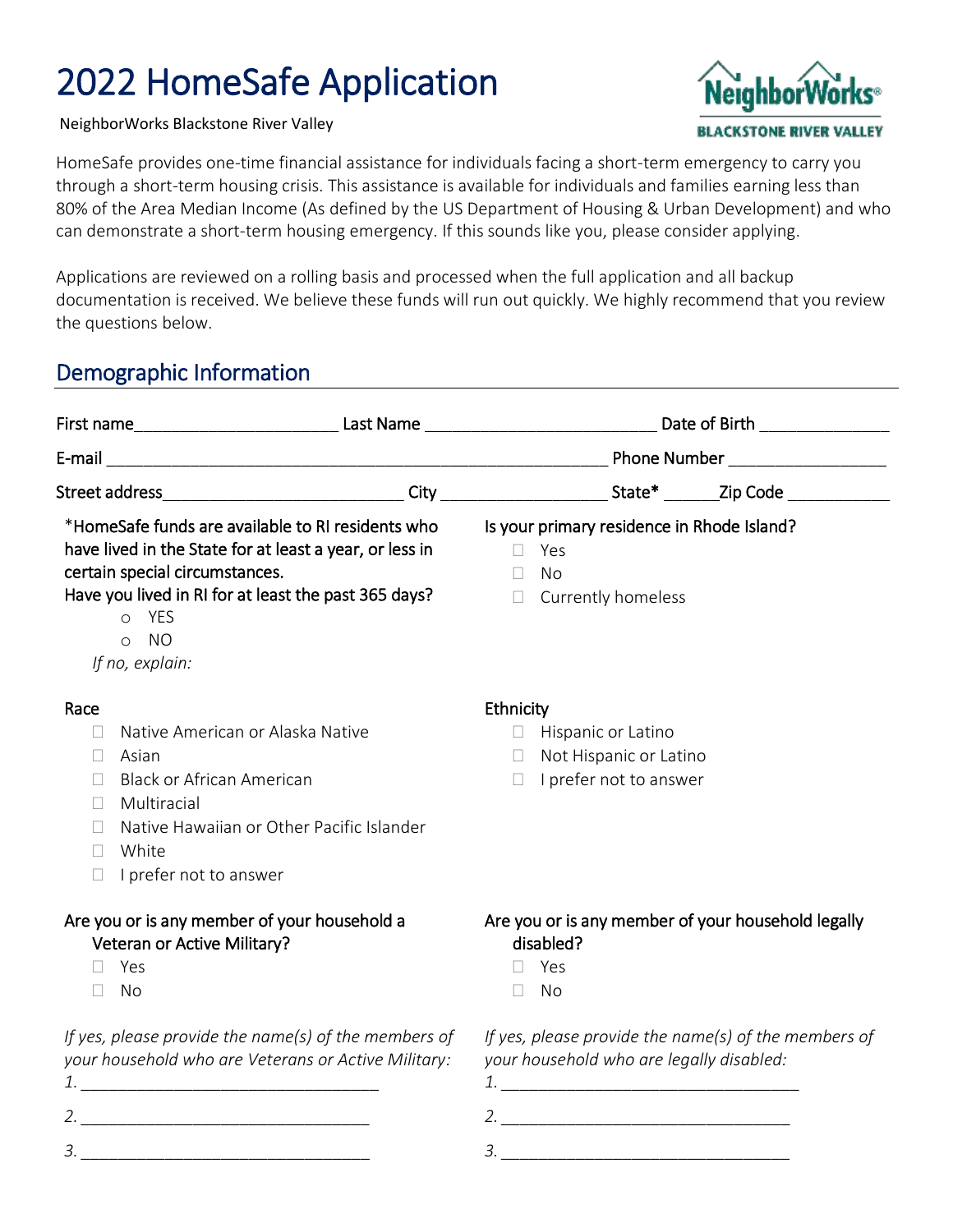# Household Information

HomeSafe funds are reserved for households in a certain income group (making less than 80% of the HUD Area Median Income). To help us determine if you qualify, please share the following information:

### What is the total number of people living in your home (*circle one*)? *1 2 3 4 5 6 7 8 9 10*

Please list the names and birth dates of all the people who live in your home (other than yourself).

| Do they earn or receive any income? YES NO | Do they earn or receive any income? YES NO |
|--------------------------------------------|--------------------------------------------|
|                                            |                                            |
|                                            |                                            |
| Do they earn or receive any income? YES NO | Do they earn or receive any income? YES NO |
|                                            |                                            |
|                                            |                                            |
| Do they earn or receive any income? YES NO | Do they earn or receive any income? YES NO |

*If you have additional household members, please list their names and birth dates on a separate sheet*

### Need

- 1. The HomeSafe program is here to make sure you can stay safe, with a roof over your head, when a short-term housing emergency arises. What type of emergency are you facing?
- $\Box$  Temporary sickness
- $\Box$  Lost job or reduced income
- 
- $\Box$  Need to move because there's Lead Paint in my home
- $\Box$  Need to move because of a Fire or other Disaster
- $\Box$  Moving from a shelter to permanent housing  $\Box$  Need to move because of Code Violations in my home
	- $\Box$  Need to move because of Eviction or Foreclosure
- □ Need to move because of Domestic Violence  $\Box$  Need to move because of Human Trafficking
- 2. Please briefly tell us about your emergency and how support from the HomeSafe program will help you through it.
- 3. Have you applied for other HomeSafe funds this year or have you received any emergency or rental assistance funds in the past year? (Yes or no; if yes please explain)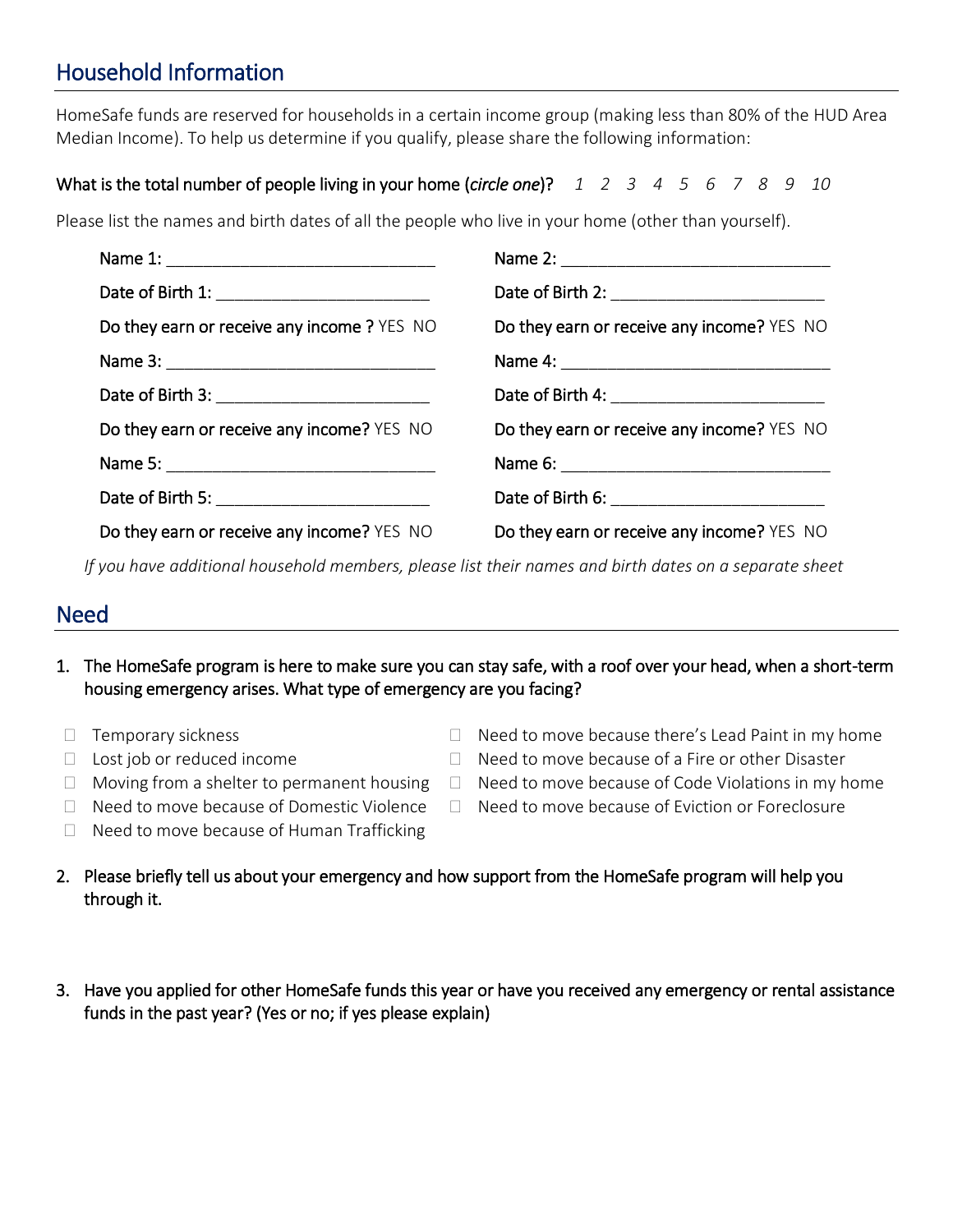4. To support you during this short-term emergency, the HomeSafe program will help you pay a bill or two to keep a roof over your head. Which bill(s) do you need help paying to get through your current housing emergency? If approved, all payments must be made directly to the 3rd party Creditor.

| Past due Rent           | <b>Outstanding Mortgage Payment</b> |
|-------------------------|-------------------------------------|
|                         |                                     |
|                         |                                     |
|                         |                                     |
|                         |                                     |
|                         |                                     |
|                         | Are you related to this Creditor:   |
| If yes, please explain: | If yes, please explain:             |

#### □ Late fees on Rent or Mortgage

| If yes, please explain: |  |  |
|-------------------------|--|--|

### **Utility Costs (gas, water, oil, electricity, etc.)** Total Owed: \$\_\_\_\_\_\_\_\_\_\_\_\_\_\_\_\_\_\_\_\_\_\_\_\_\_\_\_\_\_\_\_\_\_\_\_

| If yes, please explain: |  |
|-------------------------|--|

#### Security Deposit Payment

| If yes, please explain: |  |
|-------------------------|--|

#### □ Moving/Relocation costs

| If yes, please explain: |
|-------------------------|

5. HomeSafe is a program to help you and your family overcome a short-term housing emergency. It fills a shortterm financial gap so you can quickly get back on your feet again. Do you think you'll be able to pay your bills going forward if you receive this support? (Yes or no, explain)